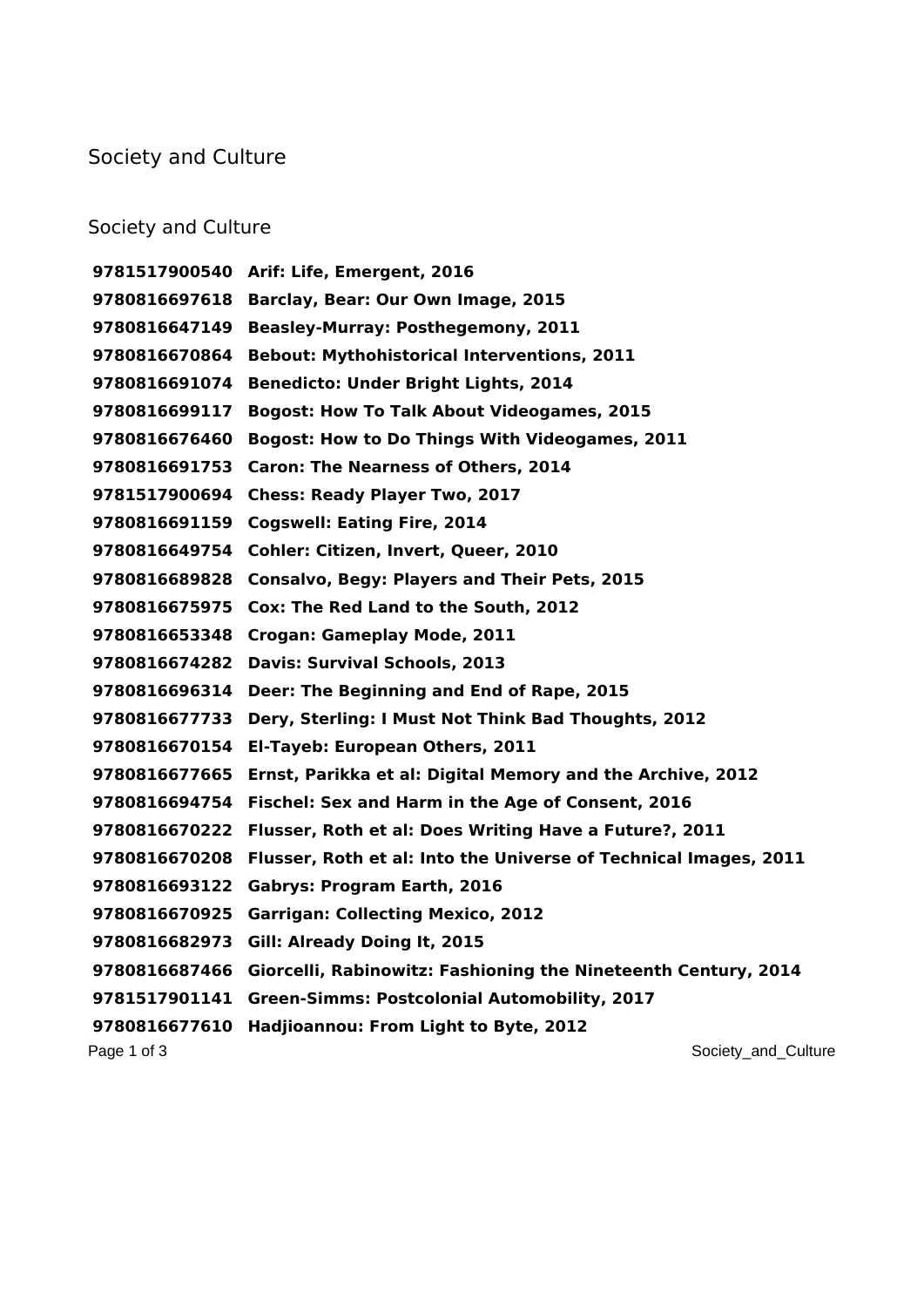**Hochman: Savage Preservation, 2014 Hokowhitu, Devadas: The Fourth Eye, 2013 Hoover: The River Is in Us, 2017 Hui, Stiegler: On the Existence of Digital Objects, 2016 Joseph: Debt to Society, 2014 Kocurek: Coin-Operated Americans, 2015 Krajewski, Marcrum II: World Projects, 2015 Krapp: Noise Channels, 2011 Kroker: Body Drift, 2012 Larsen, Johnson et al: Being Together in Place, 2017 Lee, Gates Jr.: Our Gang, 2015 Loichot: The Tropics Bite Back, 2013 Lund: The Mestizo State, 2012 Lyons: X-Marks, 2010 Mack: The Construction of Equality, 2017 Marez: Farm Worker Futurism, 2016 Marshall: Celebrity and Power, 2014 Mattern: Code and Clay, Data and Dirt, 2017 McGilligan: George Cukor, 2013 Menon: Indifference to Difference, 2015 Moreton-Robinson: The White Possessive, 2015 Morgensen: Spaces between Us, 2011 O'Gorman: Necromedia, 2015 Parikh: Writing Human Rights, 2017 Parikka: A Geology of Media, 2015 Peña: Oye Loca, 2013 Polyné: The Idea of Haiti, 2013 Pratt: Families Apart, 2012 Rifkin: Settler Common Sense, 2014 Rifkin: The Erotics of Sovereignty, 2012 Robbins: Crossing through Chueca, 2011 Roof: What Gender Is, What Gender Does, 2016**

Page 2 of 3 Society\_and\_Culture  $\sim$  Society\_and\_Culture  $\sim$